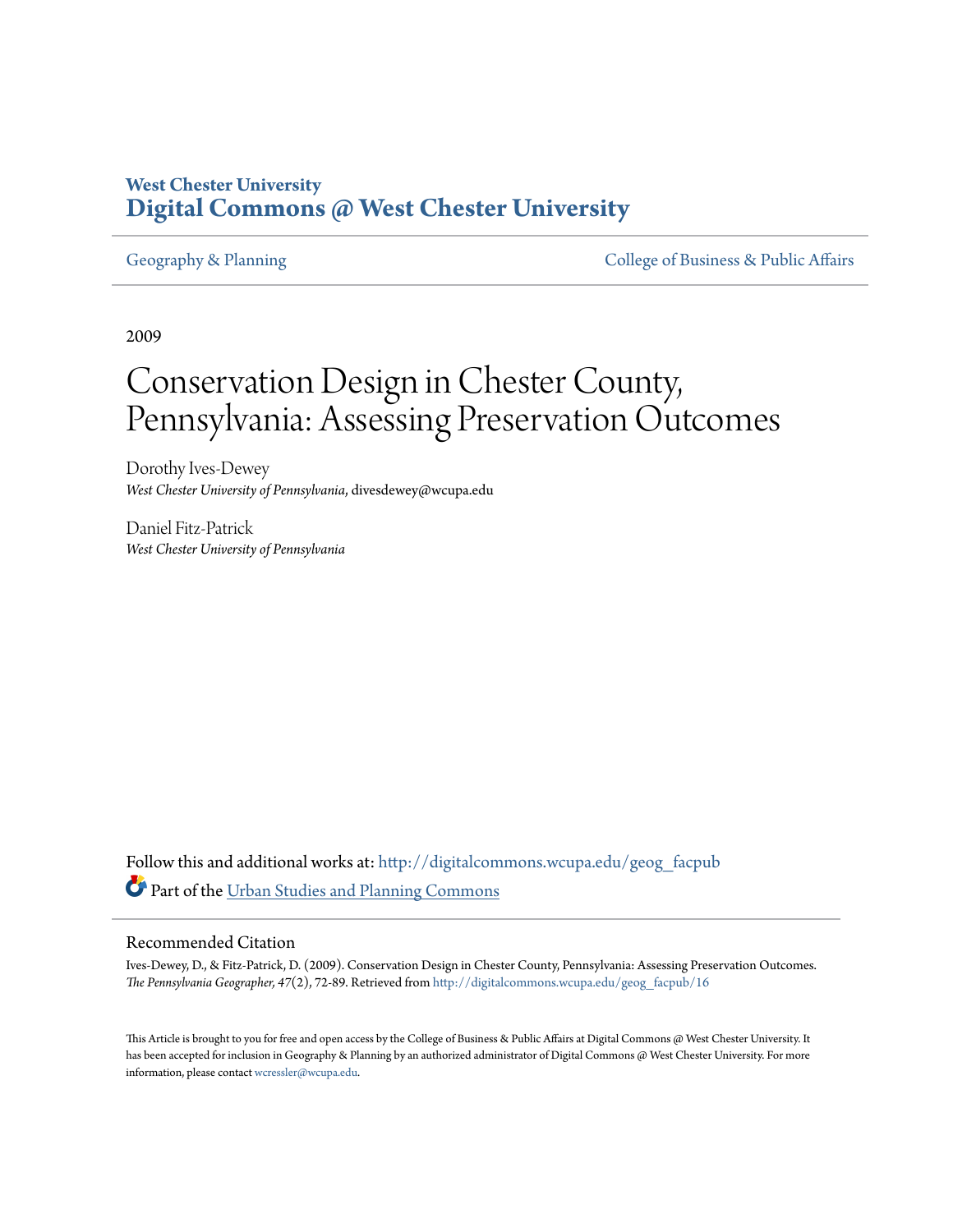# CONSERVATION DESIGN IN CHESTER COUNTY, PENNSYLVANIA: ASSESSING PRESERVATION OUTCOMES

Dorothy Ives-Dewey and Daniel Fitz-Patrick

Dorothy Ives-Dewey, Ph.D., AICP is an Assistant Professor in the Geography and Planning Department at West Chester University. Her primary research interests are related to land use planning processes and regulation.

Daniel Fitz-Patrick graduated in 2009 with both a Master of Arts and a Master of Administration, Regional Planning from West Chester University. Much of the research for this study was completed as part of a larger research project for the completion of his MA degree.

Please direct correspondence to Dorothy Ives-Dewey via the following:

Address:

Geography & Planning Department Ruby Jones Hall West Chester University West Chester, PA 19383

Phone:

610-764-0200 (mobile)

E-mail:

[divesdewey@wcupa.edu](mailto:divesdewey@wcupa.edu)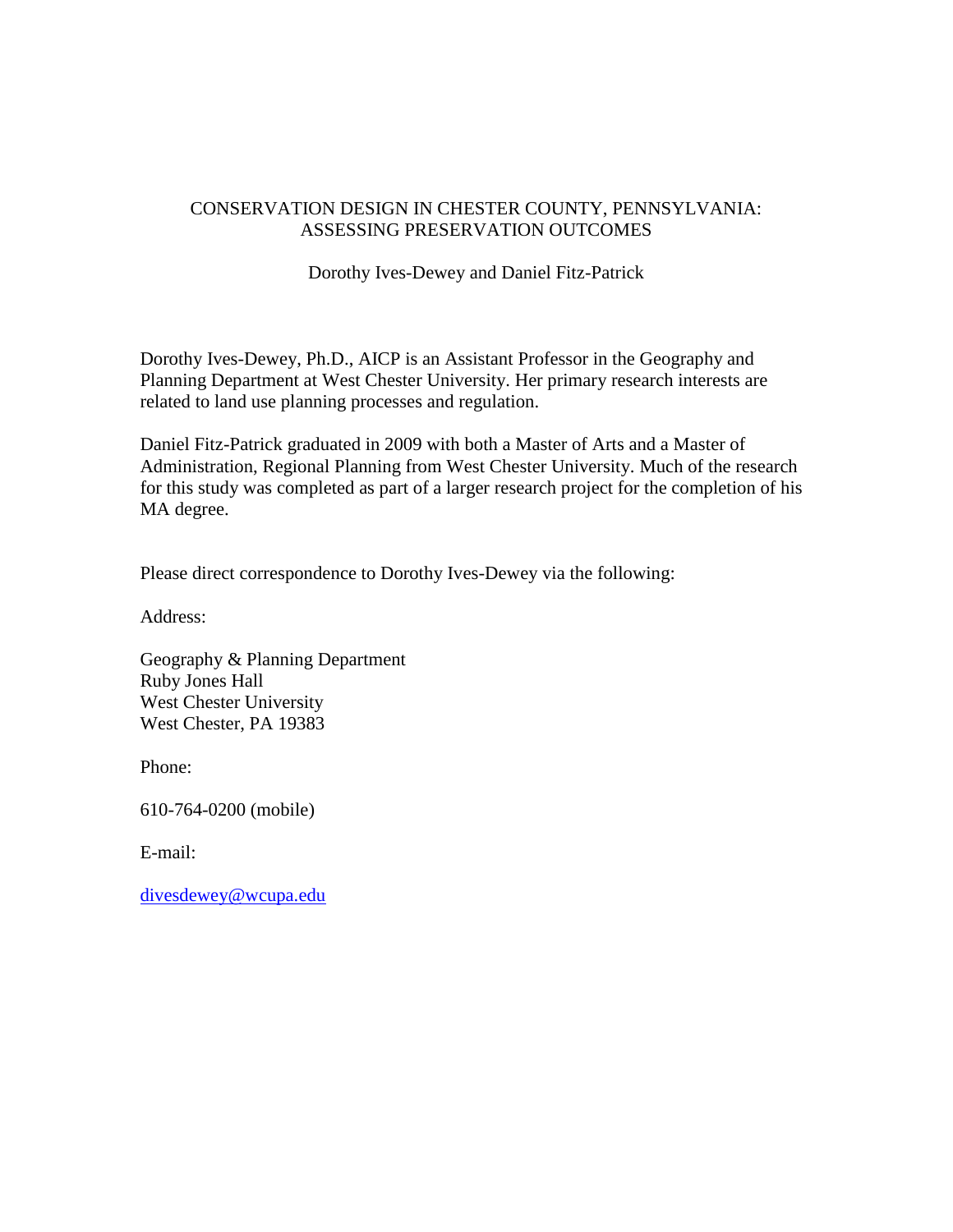# CONSERVATION DESIGN IN CHESTER COUNTY, PENNSYLVANIA: ASSESSING PRESERVATION OUTCOMES

*Abstract: Conservation development has become a widely accepted residential development option in suburban areas in Pennsylvania. As an alternative to conventional, sprawl settlement patterns, conservation development is touted as a land development form that can more effectively preserve natural resources at both the site level and over a region. Based on a sample of completed conservation developments in Chester County, Pennsylvania, this research empirically assesses the outcome of these projects in regard to preservation of selected natural features. The features that are tested include steep slopes, woodlands and open space. The results indicate that conservation development is more effective at preserving open space and moderate and steep slopes than woodlands. The findings have implications for the design of effective regulations of conservation development to better preserve all natural features.*

## **INTRODUCTION**

Residential development is a pervasive presence in the suburban landscape. In suburban Philadelphia, residential development accounts for 25% of all land use (DVRPC, 2008). While the recent world financial crisis has slowed the pace of homebuilding, trends in suburban development are expected to continue in the future. The main forces driving suburban trends are demographic in nature, including overall population growth and new household formation, combined with trends towards increasing land consumption per household. Additionally, advances in high speed travel and telecommunications technology continue to create decentralizing forces in metropolitan areas (Heimlich and Anderson 2001). Land development creates a number of ecological impacts. Conventional suburban land development disturbs natural resources, fragments habitat systems, degrades water resources and diminishes the landscape aesthetic (Radeloff et al 2005). Left unchecked, conventional development can quickly degrade the system of unprotected lands and to reduce the ecological quality of protected areas (Ewing et al. 2005).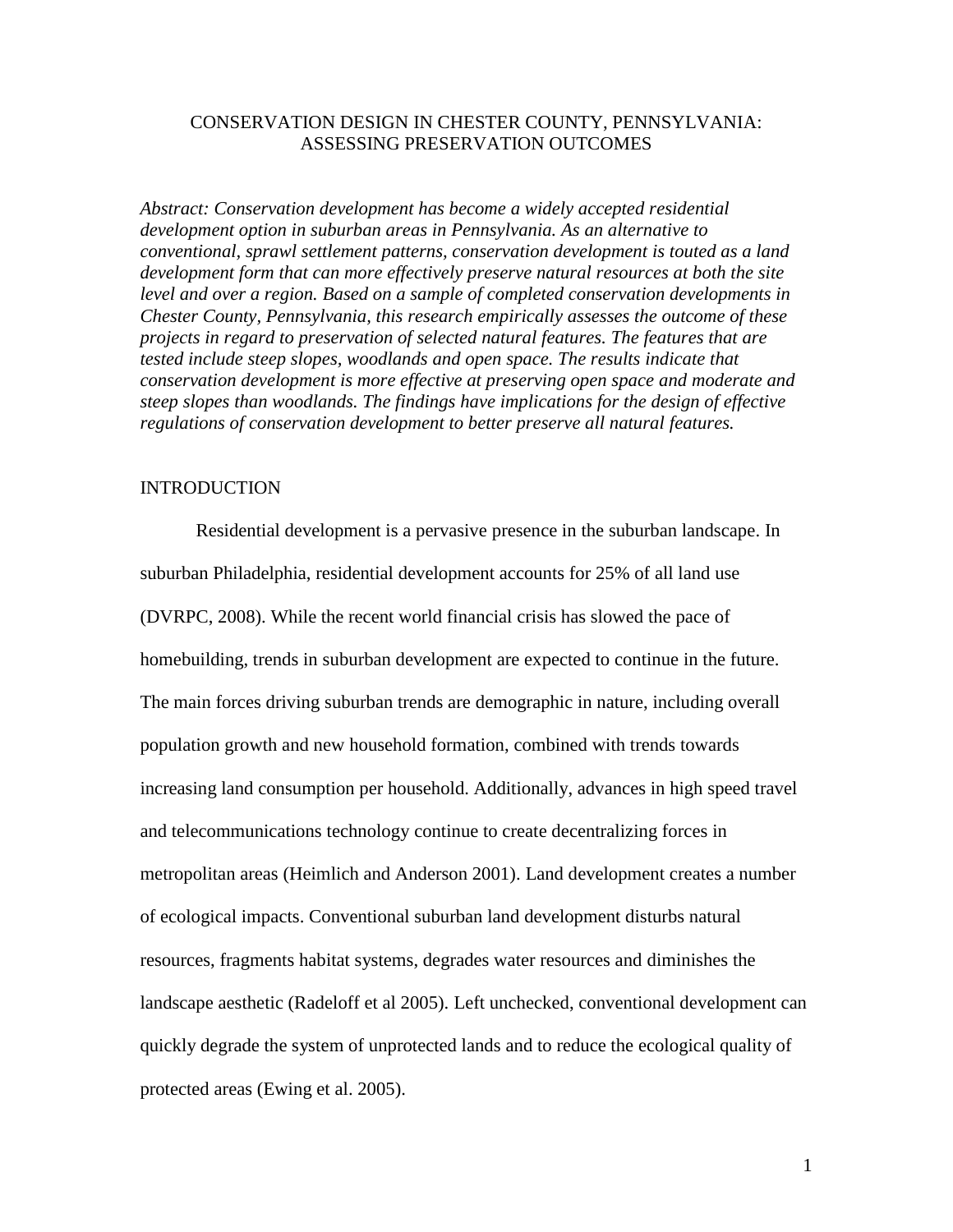Conservation development has been used to manage suburban growth throughout the United States since the early 1990s. Sometimes called cluster development or open space design, conservation development is a design approach to land development that seeks to balance residential development with the preservation of environmentally sensitive resources, historic resources, or other unique features of the land being developed. Conservation development emerged as an alternative to conventional suburban low-density development on large lots that permeates the suburban landscape (Milder, 2007). Arendt (1996) provides the standard description of the purpose and the form of conservation development. A conservation subdivision is a residential development that clusters residential units on lots that are smaller than typically permitted and protects a large area or areas of the site as undisturbed land (see Figure 1). The land that, under a conventional design, would have been divided among larger individual lots is consolidated into areas of common shared open space for the benefit of residents of the community. By linking conserved lands over a larger area, conservation development is said to reduce the damaging effects of new suburban development over a larger region (Chester County, 2002).

Conservation developments are often built above the maximum density permitted for conventional development. In the early 2000s, conservation development remained a relatively small niche activity compared to conventional development, accounting for approximately 2.5% of total US real estate development (McMahon and Pawlukiewicz 2002). In recent years it has become a more common development form in rapidly growing suburban areas.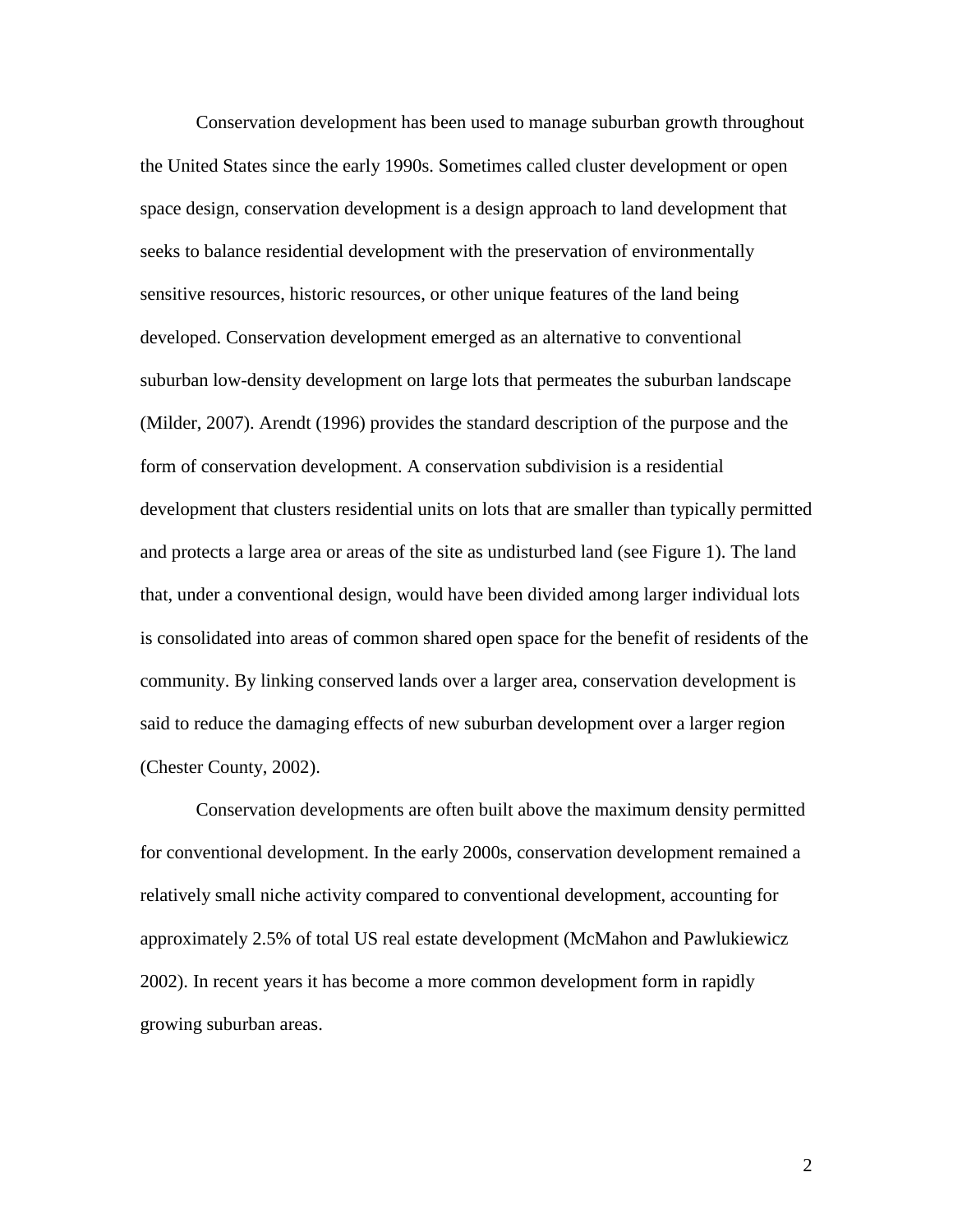

Figure 1. Conservation v. Conventional Development

Prepared by Daniel Fitz-Patrick Geography & Planning Department, West Chester University

Much of the literature on conservation development is normative or theoretical in nature. The land use planning literature promotes conservation development as one of a number of tools to balance open space and natural resource preservation with the need for housing (Arendt, 1996). Natural features such as woodland areas, wetlands, riparian habitats, slope, and open space are said to be better protected with conservation development than with conventional development. However, to date, here has been relatively limited effort to empirically assess the effectiveness of conservation development in meeting planning goals, particularly with respect to preserving sensitive natural resources. The purpose of this research study is to fill in part of this analytical gap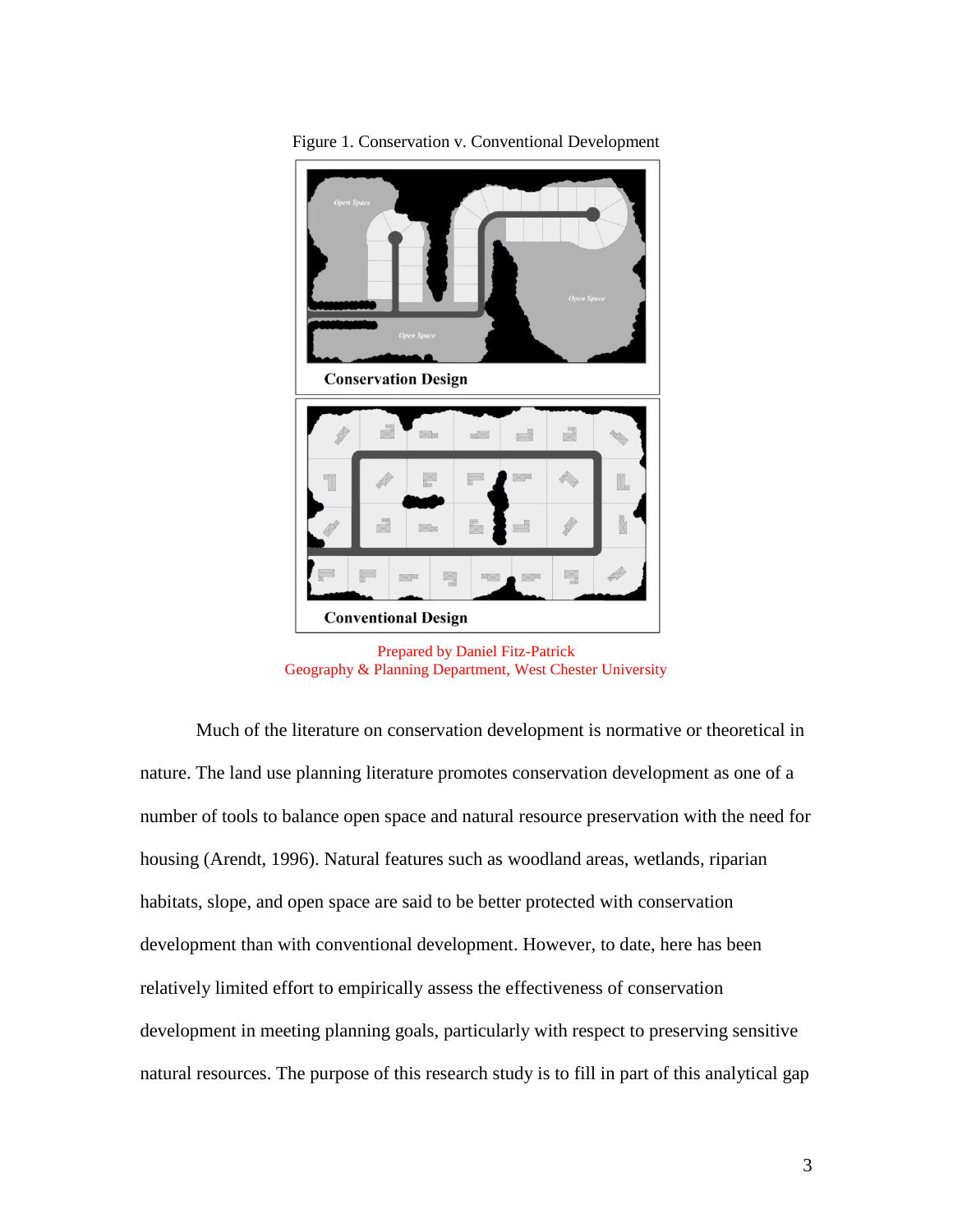by providing an empirical assessment of the natural preservation outcomes of recent conservation development projects.

Conservation development is implemented through zoning and subdivision ordinances and other land development regulations that specify design elements of the development such as density, minimum lot size, area and bulk standards, as well as disturbance limits on selected sensitive natural resources. For this research, geographic information systems (GIS) is used to measure pre- and post-development conditions of natural features over a sample of residential cluster developments. The observed disturbance to a selection of natural features is compared to the permitted disturbances as indicated in the municipal zoning ordinances that govern each of the properties. The analysis assesses the extent to which planning objectives for preservation are met. Findings have important implications for the efficacy of cluster development patterns in preserving natural resources and implications for the design of effective regulations.

#### LITERATURE REVIEW

New residential development in the metropolitan fringes inevitably disturbs valuable natural resources such as woodlands, slopes, wetlands, floodplain, riparian features and other natural elements that are unique to an area. Conservation development is promoted as a means to accommodate residential development while simultaneously preserving natural features, rural character and wildlife habitat (Austin, 2003). The primary purpose of conservation development is to identify and preserve natural resources and conservation areas from development. During the subdivision design process, these areas are identified and protected from development. Typically those that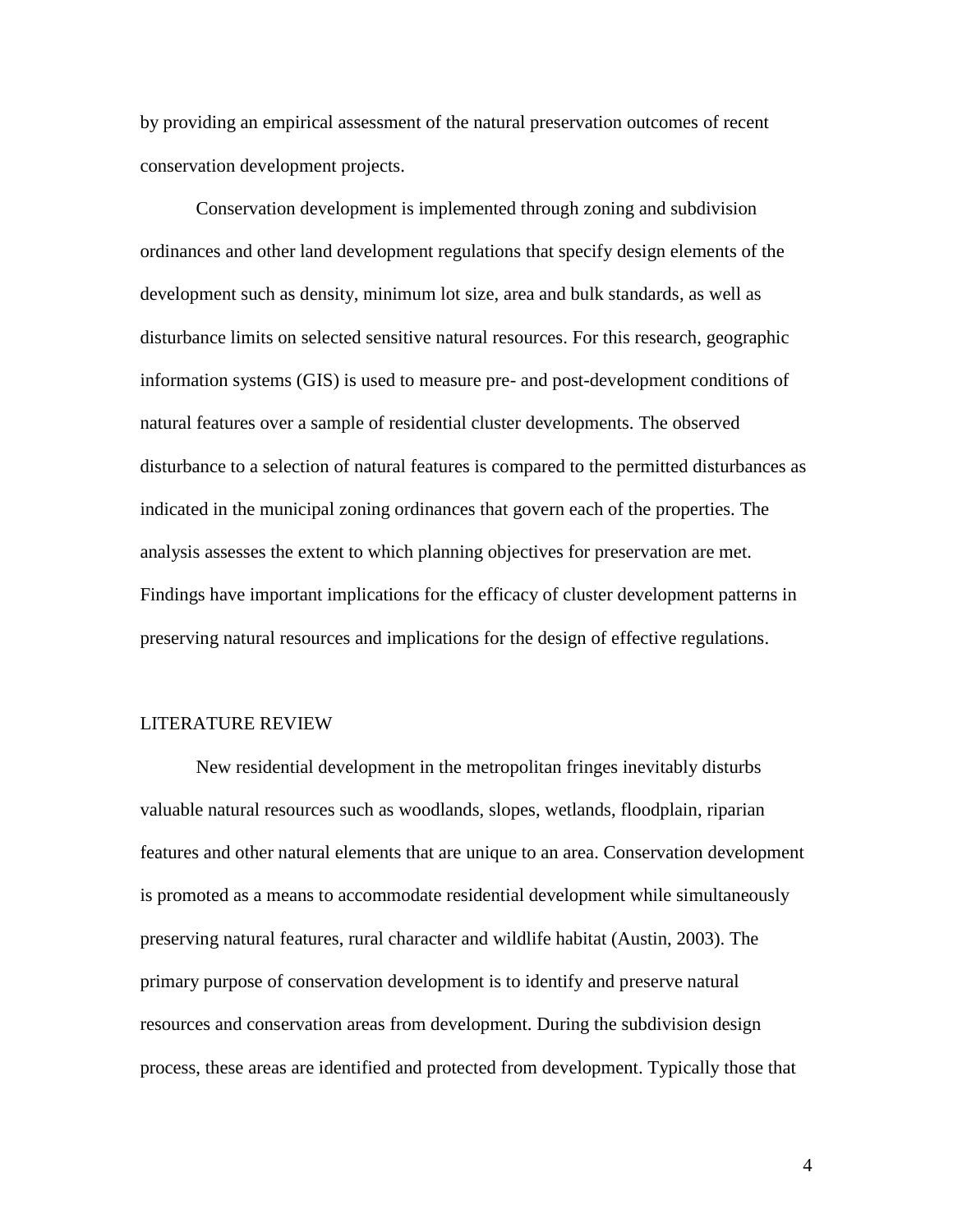are the most fragile and generally not buildable such as very steep slopes, wetlands and floodplain are considered *primary* conservation areas. *Secondary* conservation areas are then identified and typically include such places as woodlands, areas with historic and cultural resources, wildlife habitat and productive farmland. Lots are designed to position homes in areas that will have the least disturbance on the conservation resource areas. Early forms of clustering were concerned with maximizing the overall amount of preserved land, with little regard to the quality of the natural resources (Whyte 1968). More recent efforts at open space conservation design encourages a clustering pattern that focuses on the quality of land preserved as well as the amount (Arendt, 1996, 1999).

Conservation developments make use of natural resources by incorporating views as well as passive and active recreation uses such as trails and common open space which are managed by a homeowner's association (HOA) or other entity. Regulations typically require that 40 to 60 percent of the original parcel be protected from development, with priority given to areas with natural resources. Conservation easements are used to protect preserved lands from future development. Research has found that HOA management goals for common open space typically favor recreational use, aesthetic qualities, and privacy elements, over its use for natural resource conservation (Austin and Kaplan 2003).

There is a relatively sparse academic literature that evaluates the effectiveness of conservation development in meeting planning objectives. Investigating a variety of projects that incorporate conservation and development projects, Margoluis and Salafsky (1998) found that there are no uniform methods for assessing the success of conservation initiatives that are consistent across different contexts. A small number of studies have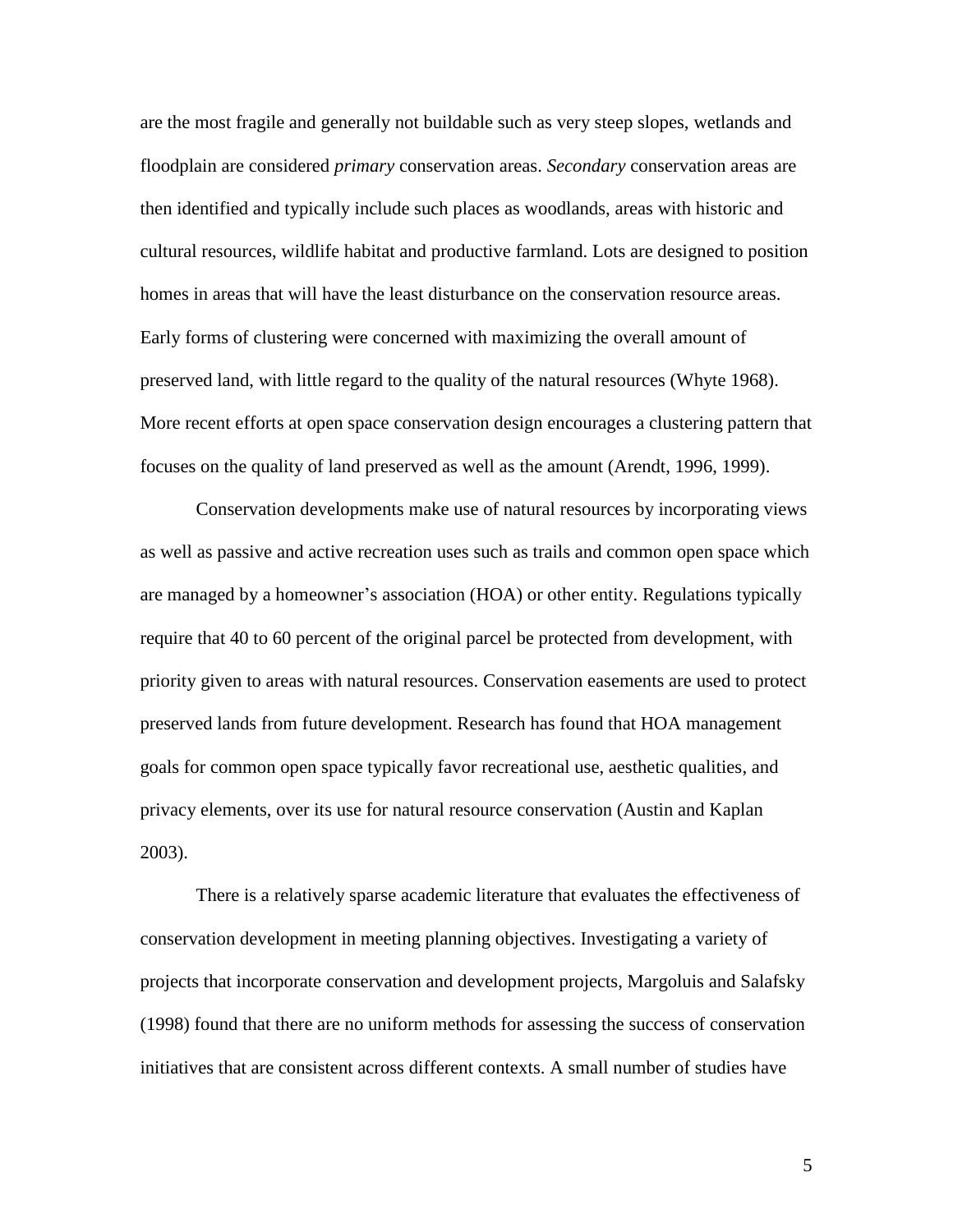looked at socio-economic aspects of conservation development. Mohamed (2006) evaluated price and economic efficiency characteristics and found that lots in conservation subdivisions sell at a premium over lots in conventional suburban developments. His study also found that developers spend less per unit on infrastructure. Investigating the social and educational aspects of conservation subdivisions Austin and Kaplan (2003) and (Kaplan 2003) found that the shared open space areas posed challenges for residents. Proper stewardship of open spaces required knowledge and skills that sometimes were not available in a community as well as the necessity for public participation and social engagement. Residents typically need outside expertise and resources to organize and effectively manage the community's natural resources.

While a number of studies have projected environmental benefits of conservation development (City of Olympia 1996, Milder 2007), there has been little effort to assess the natural features preservation results of conservation developments. In a recent empirical study of a sample of clustered housing communities in Colorado, Lenth et. al. (2006) found that the clustered communities were not significantly different from nearby conventional housing developments in regard to the conservation of bird, mammal, and native plant species.

#### Regulating Natural Features

Local land-use regulation, because it is too fragmentary and weak, has generally been found to be ineffective in achieving significant conservation in areas that are developing rapidly (Beatley 2000). In Pennsylvania, regulation over disturbance of natural features is largely vested in the local municipalities. Local governments have to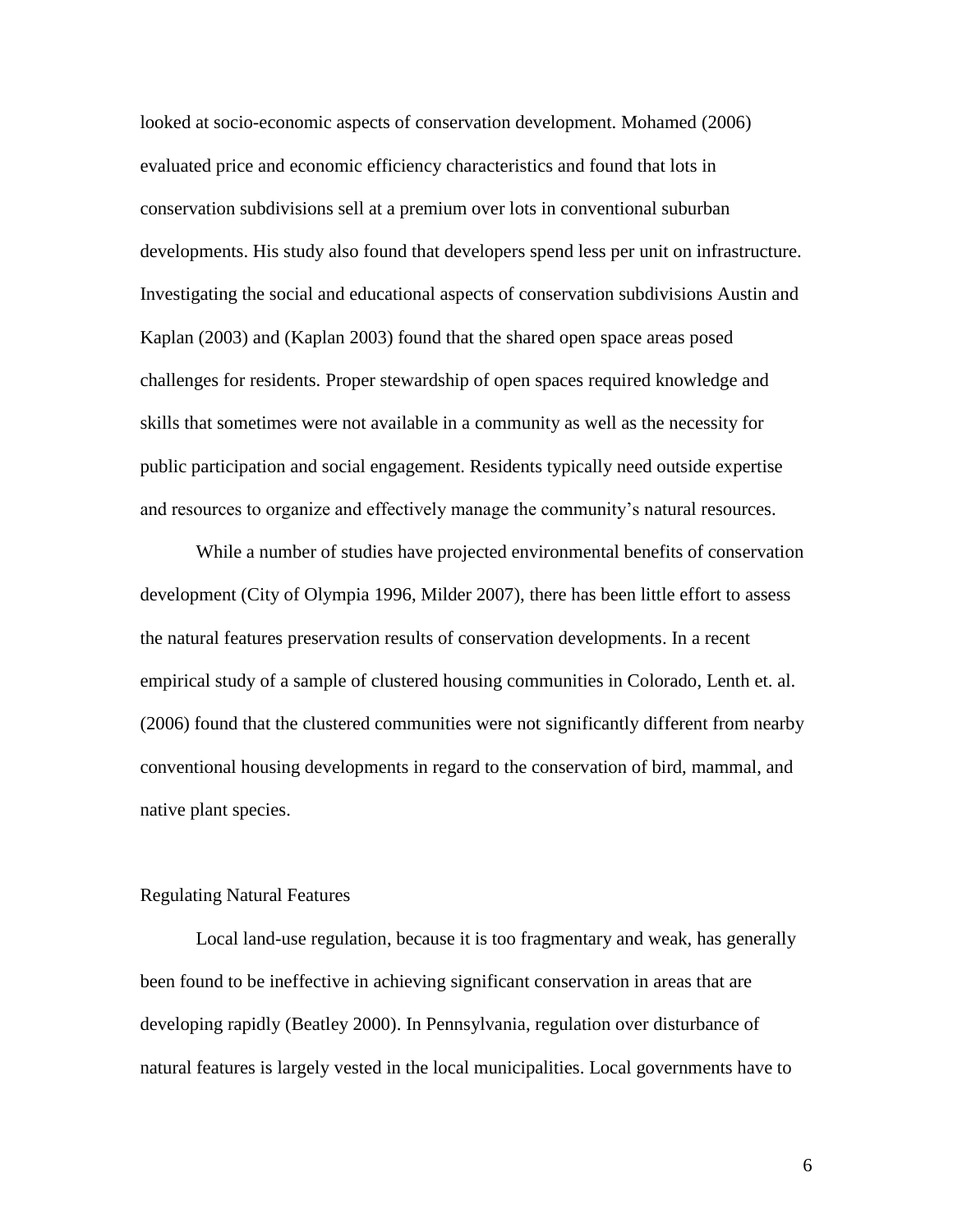comply with federal and state regulations regarding disturbance to primary resource areas including wetlands, critical wildlife habitat, and floodplain, but are empowered to create their own standards in regard to disturbance of woodlands, riparian buffers, prime soils and open space conservation. Through zoning regulations, municipalities specify limits to the disturbance of natural features in a development plan including disturbance to floodplain, wetlands, steep slopes, riparian buffers, and woodlands. With conservation subdivision, developers are typically provided incentives in the form of higher site densities in return for more protection of natural features.

There is little consistency among local municipalities in regard to permitted disturbance limits across the spectrum of natural resources. There is greater consistency in the regulation of primary resource protection features such as flood plain, wetlands and steep slopes. Most ordinances impose stringent standards in limiting disturbance to these features, reflecting federal and state regulation that imposes strict disturbance limits. For secondary resource features, such as riparian buffers, moderate slopes, and woodlands, local communities have the authority to establish their own standards over permitted disturbance and ordinances vary widely.

The first generation of conservation development communities now exists in Pennsylvania. The purpose of this study is to empirically assess the effectiveness of conservation development in meeting goals related to the preservation of natural resources.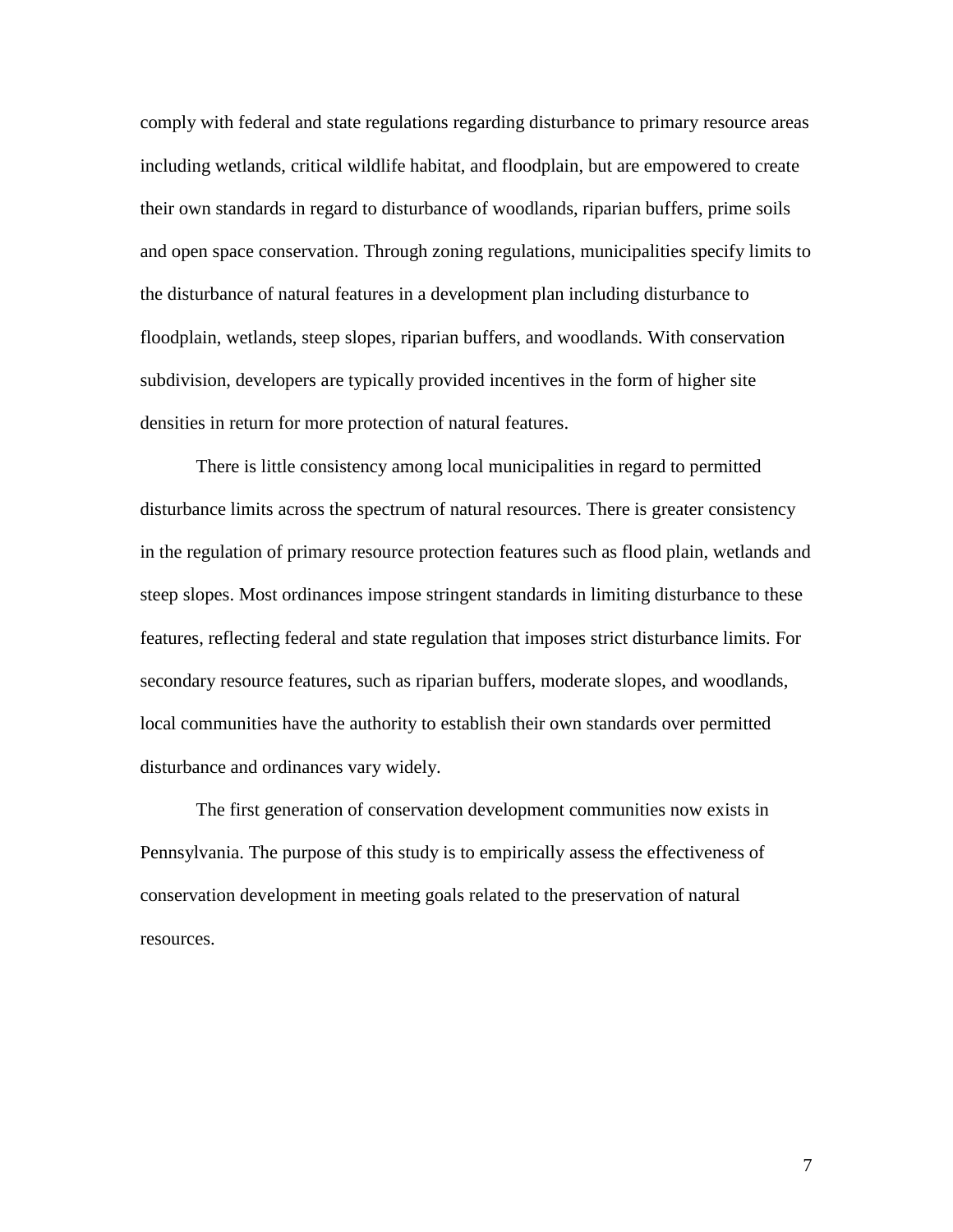The study area for this research is Chester County, Pennsylvania. Chester County, a suburban county in the Philadelphia metropolitan region, is one of the fastest growing counties in the state. Chester County was one of the three counties created by William Penn in 1682. Situated between Philadelphia to the east and Wilmington, Delaware to the south, the county offers an easy commute to these two large metropolitan areas (see Map 1).



Geography & Planning Department, West Chester University

Census data from 2000 indicate that the county experienced a 15.17% (376,396 to 433,501) increase in population between 1990 and 2000. According to the American Community Survey, 2003-2007, Chester County had 479,000 people in 2007,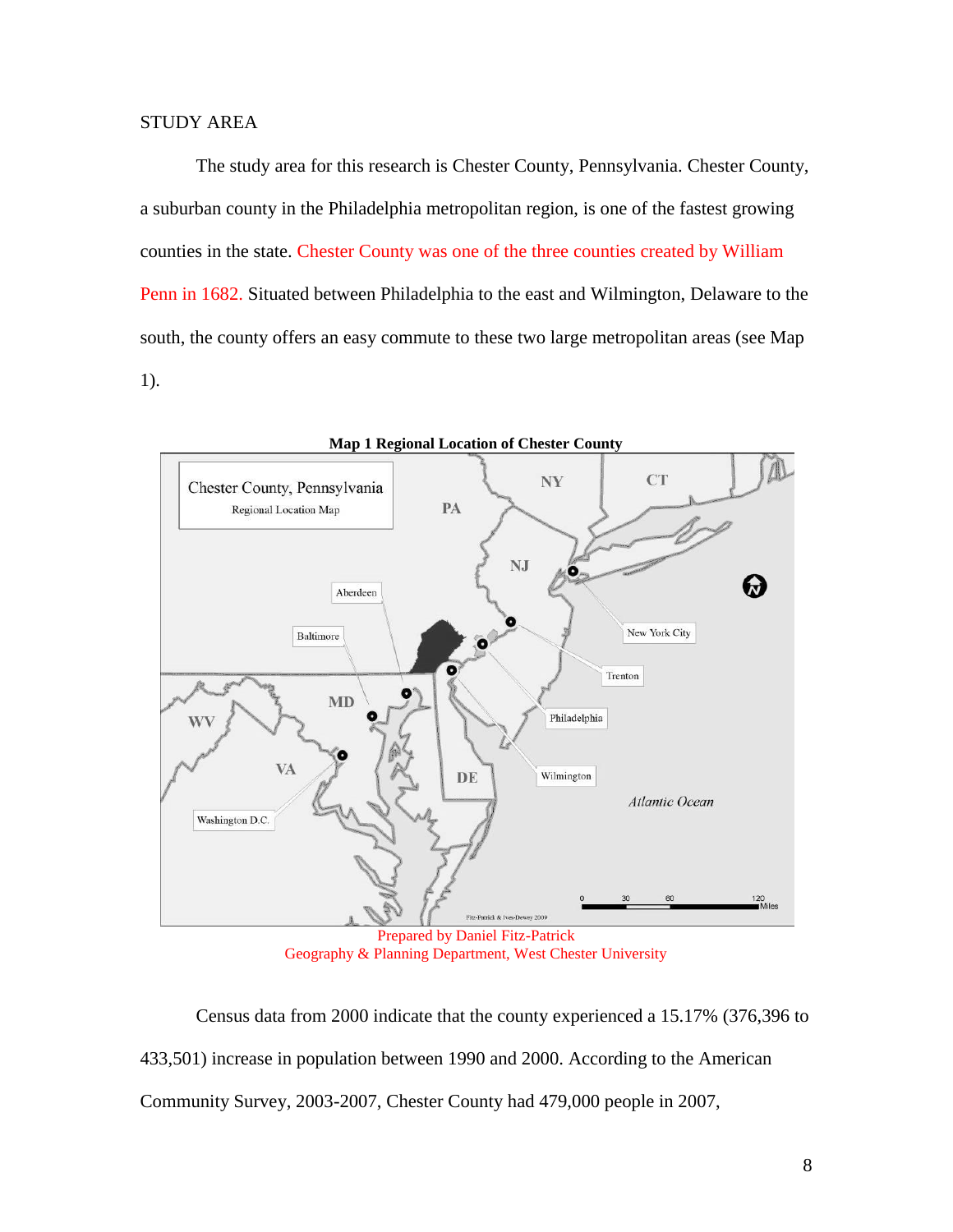representing a 10.5% increase from 2000. Map 2. Population Change in Chester County shows the forecasted population change between 2005 and 2035. Every township and borough in the county is expected to experience positive growth with more than half the municipalities projected to grow 34% or more. With an almost certain increase in population in the decades to come, it is important to identify which development methods are effective at managing growth in a sustainable manner.



**Map 2 Population Forecast in Chester County**

Prepared by Daniel Fitz-Patrick Geography & Planning Department, West Chester University

Pennsylvania's governing structure over land use is a major impediment to effective regional planning in the state. Most powers of land use planning in Pennsylvania, including zoning and subdivision, are vested in local municipalities. The county operates in largely an advisory capacity in providing resources to help local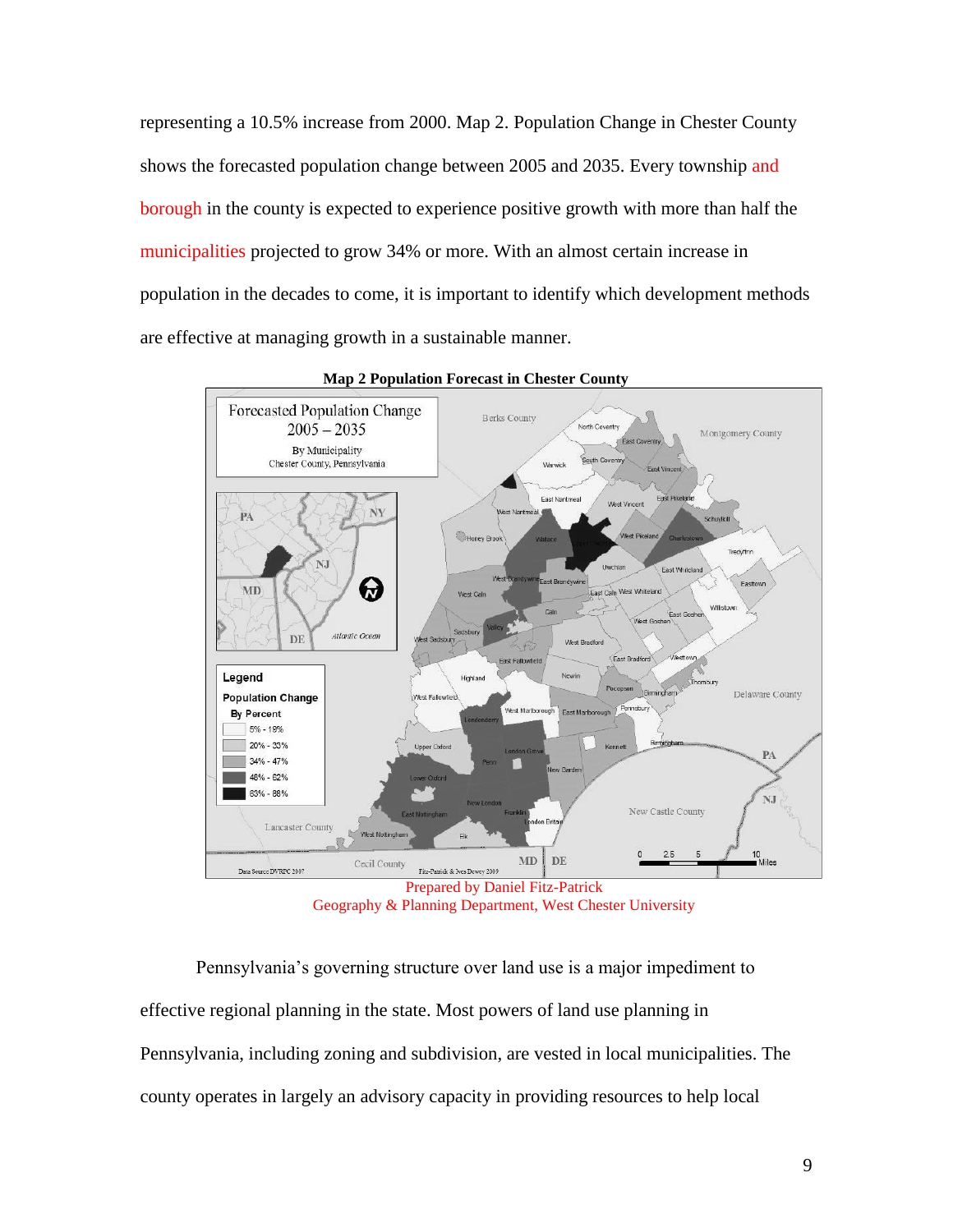governments plan better. Chester County has been an active proponent of conservation development, particularly through the efforts of the Chester County Planning Commission. Conservation development was promoted by the County as one of a number of planning tools to guide growth in a way that complements the existing rural character of the county and to conserve natural resources. A guide prepared in 2003 (Chester County Planning Commission, 2003) provides municipal guidelines for promoting conservation development through examples of successful conservation subdivisions in the county. A number of townships in Chester County adopted conservation development ordinances through the late 1990s early 2000s. Today, most municipalities in the county have implemented some form of conservation development in their zoning regulations. Typically offered as a development option that required conditional use approval, in some townships, conservation design was made the "by-right" alternative to development. That is, conservation design is specified in the zoning ordinance as the permitted form of development. Other forms, such as conventional development patterns require a conditional use or a special exception and additional layers of regulatory review.

# **METHODOLOGY**

A sample of conservation developments was selected for the analysis. Thirty-one (31) sites were identified, each of which represents a conservation subdivision development that had been completely build out. The study sites are located in 17 different municipalities distributed throughout Chester County (see Map 3). There are no sites located in the western edge of the county. While many of these western townships have conservation development ordinances, there are no completed conservation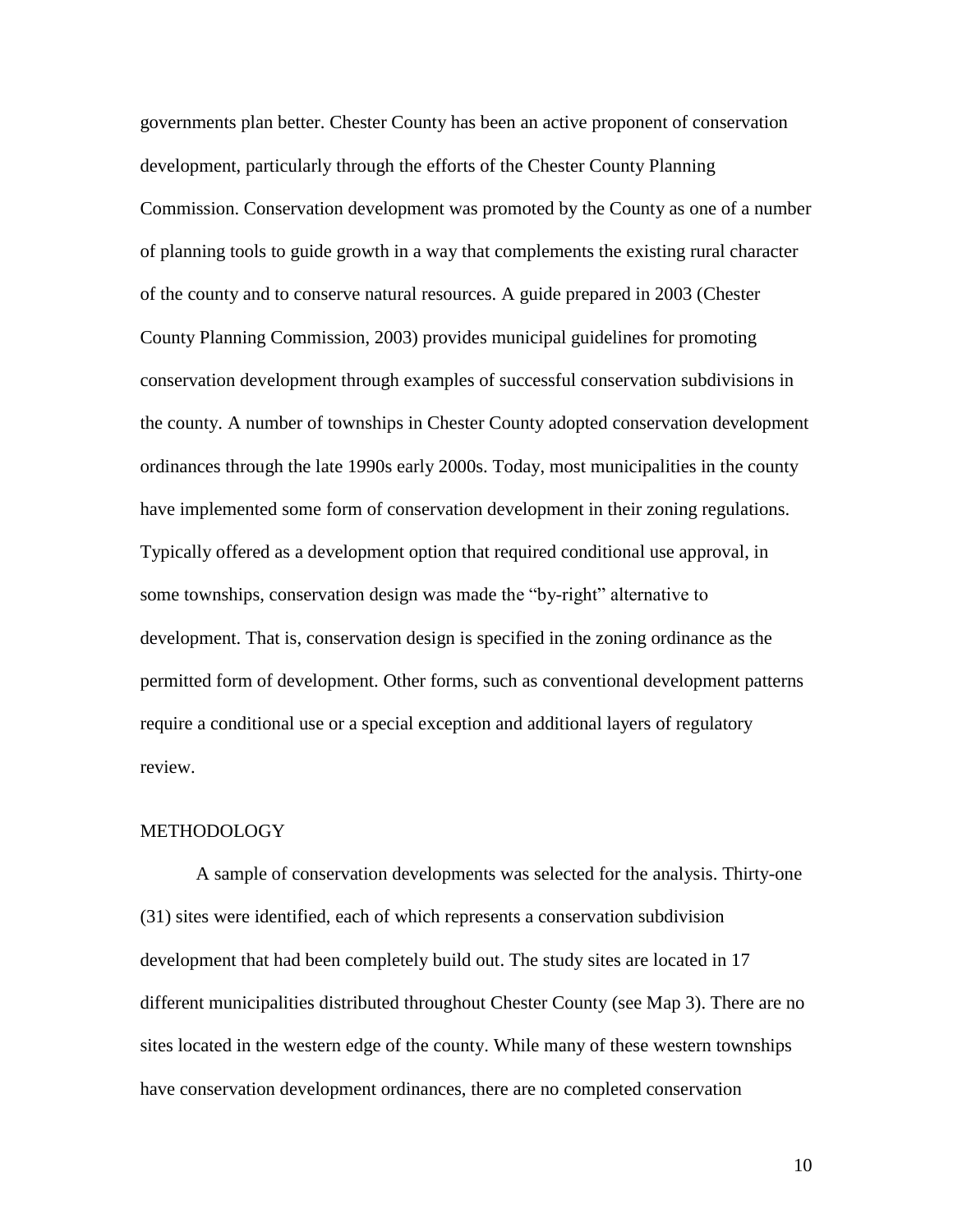development projects. The eastern edge of the county was also not represented in the sample. This area of the township was largely developed prior to the advent of conservation development within the county.



Geography & Planning Department, West Chester University

GIS was used to identify and quantify certain attributes of the developments. Using ArcGIS (version 9.3) data were collected for the County and the individual sites. General information was gathered for each of the selected developments, including total area (in acres) and the density of development (number of housing units per acre). Impact to natural features was determined by analyzing aerial images of each site. Predevelopment and post-development aerials were analyzed to determine the impact to certain selected natural features between the pre- and post-development states. The pre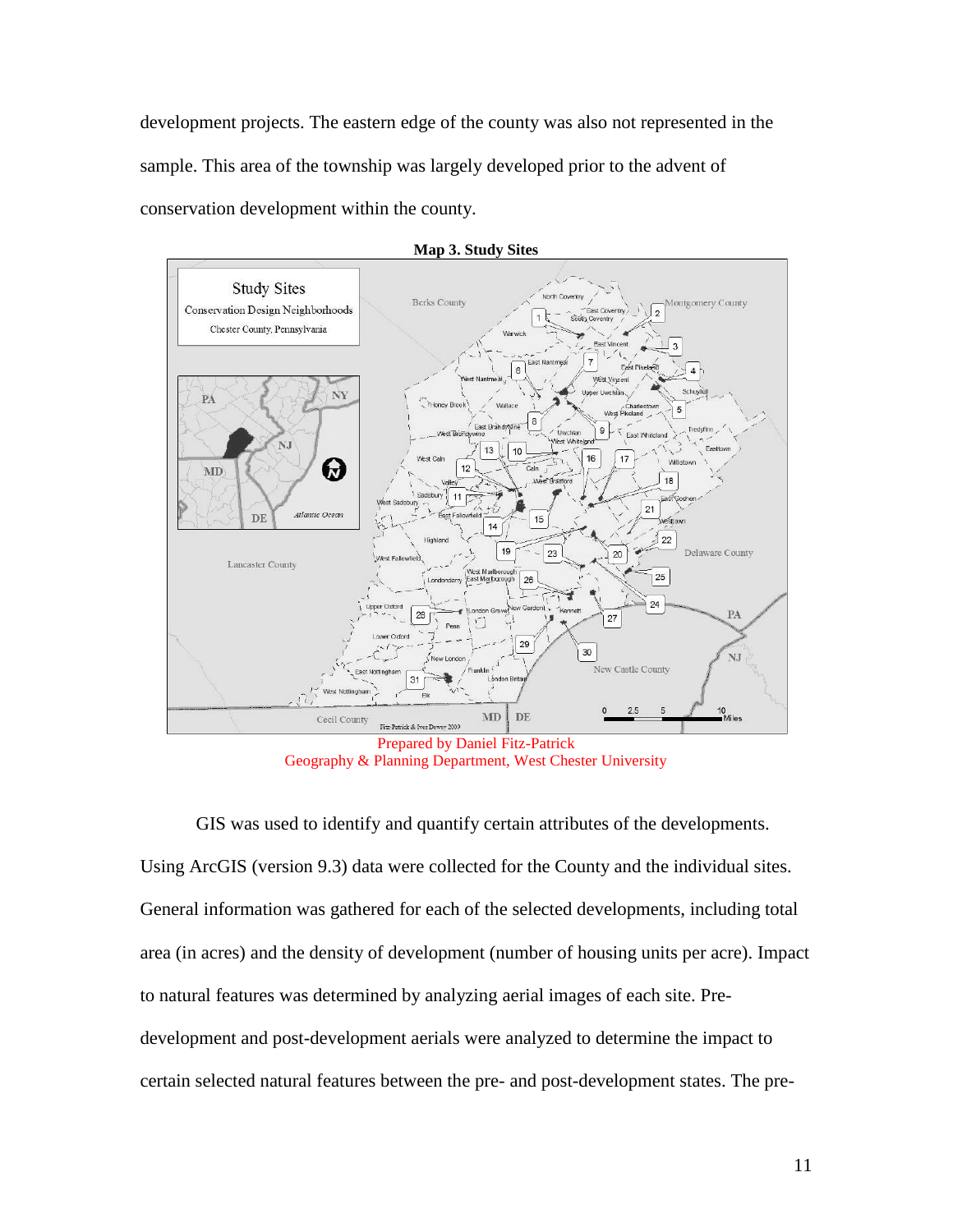development aerial was from 1990, which preceded development on any of the parcels. The post-development aerial was from 2007, a time after the development of each of the tracts was completed.

#### Observed Disturbance

For each site, the total amount of disturbance between the pre-development and post-development periods was obtained for each of the following natural features: open space, woodlands, severe slopes, and moderate slopes. Each of these features is described in this section.

#### *Common open space*

To qualify under the local zoning ordinance as a conservation development, a minimum amount of the tract has to be preserved as open space. Often referred to as common open space, these areas provide passive an active recreation for community residents. The amount of required common open space varies, but is typically in the range of 30-70% of the parcel. Using GIS, common open space for both the pre-development and the post-development states was determined by identifying areas of contiguous undisturbed area on the parcel. An area had to be a minimum of one undisturbed acre to be counted as common open space.

### *Steep slopes*

Municipalities have different disturbance limits for different categories of steep slopes. Most ordinances classify slopes as either moderate slopes or severe slopes. Moderate slopes are typically in the range of 15-25% grade. Steep slopes are those that exceed a 25% grade. The disturbance limits on moderate slopes is typically more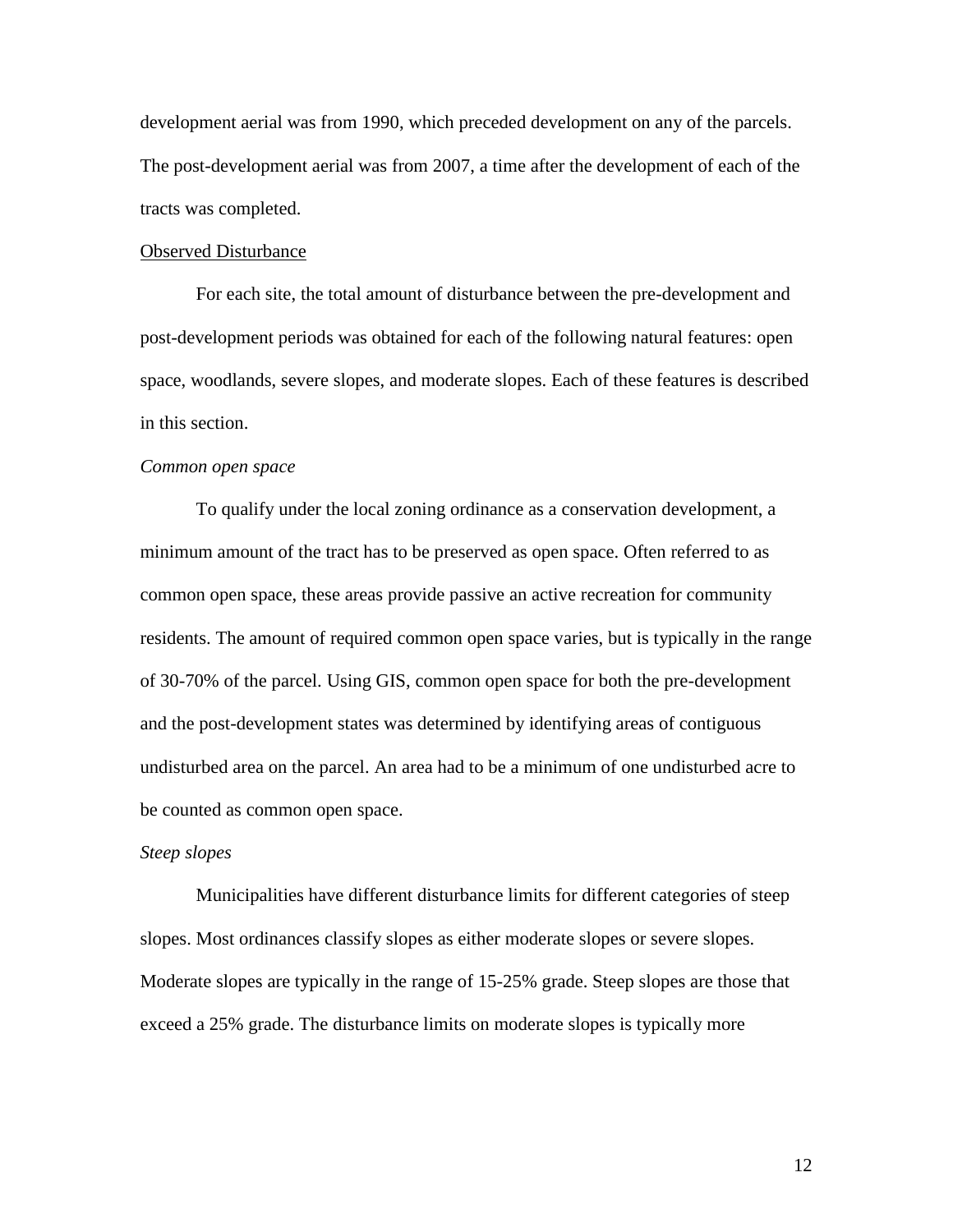permissive than the allowed disturbances on severe steep slopes. Using GIS, steep slopes were identified by analyzing contour lines for each of the site.

#### *Woodlands*

Each site had a considerable amount of wooded area in its predevelopment state. Using GIS, measurements were taken from the aerial images of the amount of woodland that existed in the pre-development state and the remaining woodland in the postdevelopment state. The criteria for what constituted a woodland was a contiguous wooded area of one-quarter acre or more. Individual trees or small outcroppings were not counted as woodlands.

#### Permitted Disturbance

The observed disturbance of natural features was compared with the permitted disturbance of those features. Permitted disturbances were determined by reviewing the applicable sections of the zoning ordinances that governed each study site. Disturbance to natural features is regulated in most cases by zoning. Each municipality sets its own standards for permitted disturbance. The zoning ordinances specified, typically in percentage terms, the amount of each of the natural features – open space, woodlands and slopes – that could be disturbed in the final development. Using the analytical method described below, the observed disturbances from the completed developments were compared to the permitted disturbances for each of the natural features.

#### Statistical Analysis

The data were analyzed using a Wilcoxon Matched-Pairs Signed-Rank test. The Wilcoxon test is a non-parametric, statistical hypothesis test which can be used to compare two related samples. The test requires an interval level of measurement, but it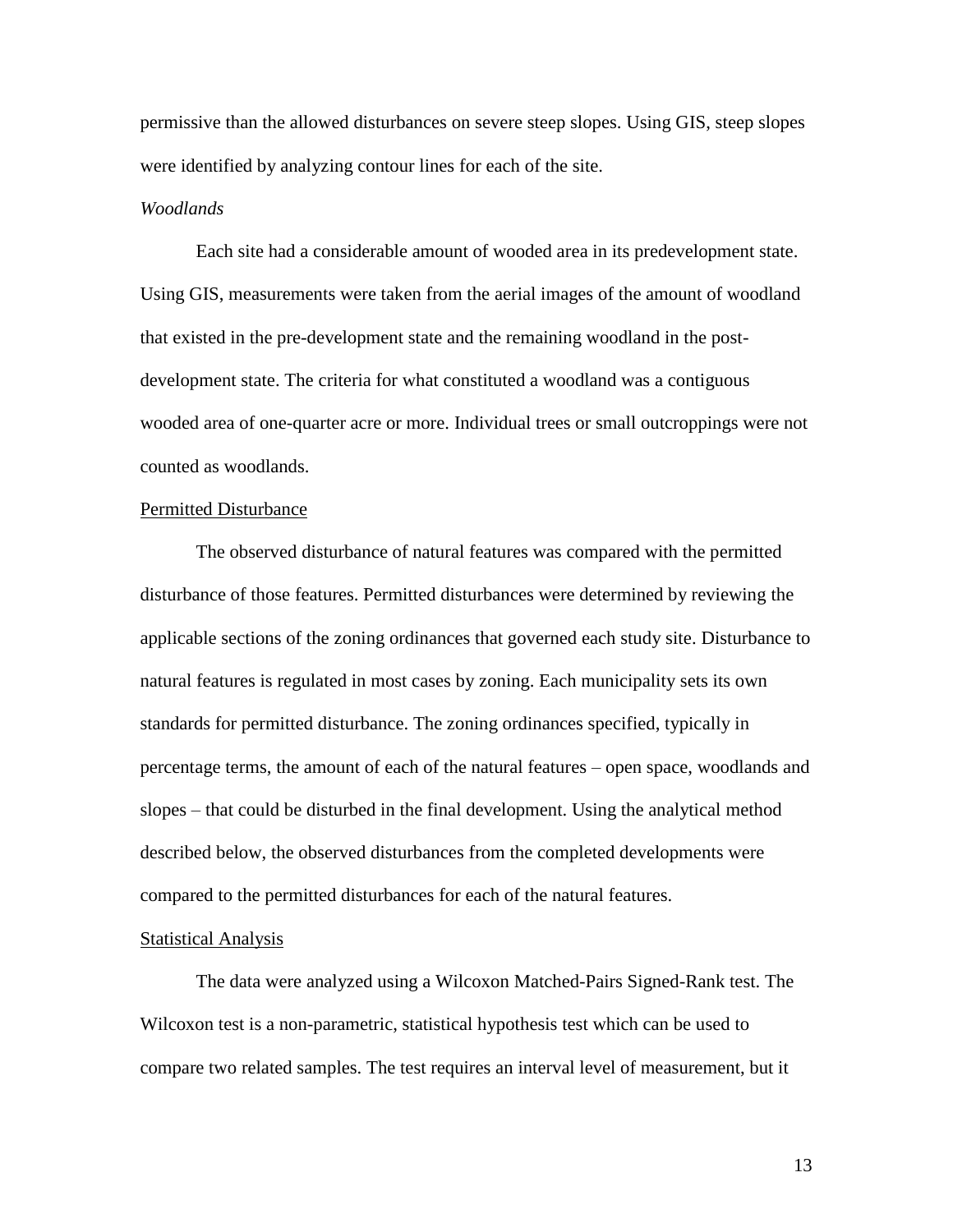does not require a normal distribution of the measurements. The distribution of the data was tested for normality using a Shapiro-Wilkes test (the Kolmogorov-Smirnov is an alternative test for normality, but the data set, with 31 observations, was too small). The data were found to not be normally distributed.

The null hypothesis is that there is no significant difference between the medians of the two samples. That is, there is no significant difference between the observed amount of disturbance of a particular feature and the permitted disturbance of that feature as determined by the ordinances. The test was run on four separate types of natural features: common open space, woodlands, severe slopes and moderate slopes. The alternate hypothesis is that there is a difference between the medians of the two samples. The significance level was set at .025, since it is a two-tailed test.

#### RESULTS

Table 1 shows the observed amount of disturbance, in percentages, for the four types of natural features. There is a wide range of observed disturbance amounts for each of the four natural features. Woodlands had a median disturbance of 36.16%, with a maximum of nearly 87% and a minimum of approximately 8.43%. The median disturbance of common open space was 54.62%, with a high of over 97% and a low of approximately 14%. Disturbance to moderate slopes also showed a large range with a high of 93.59% and a low of 21.07%, and a median of 21.07%. Disturbance to steep slopes showed the lowest range with a high of 48% and a low of 0%. The median disturbance to steep slopes was 0%.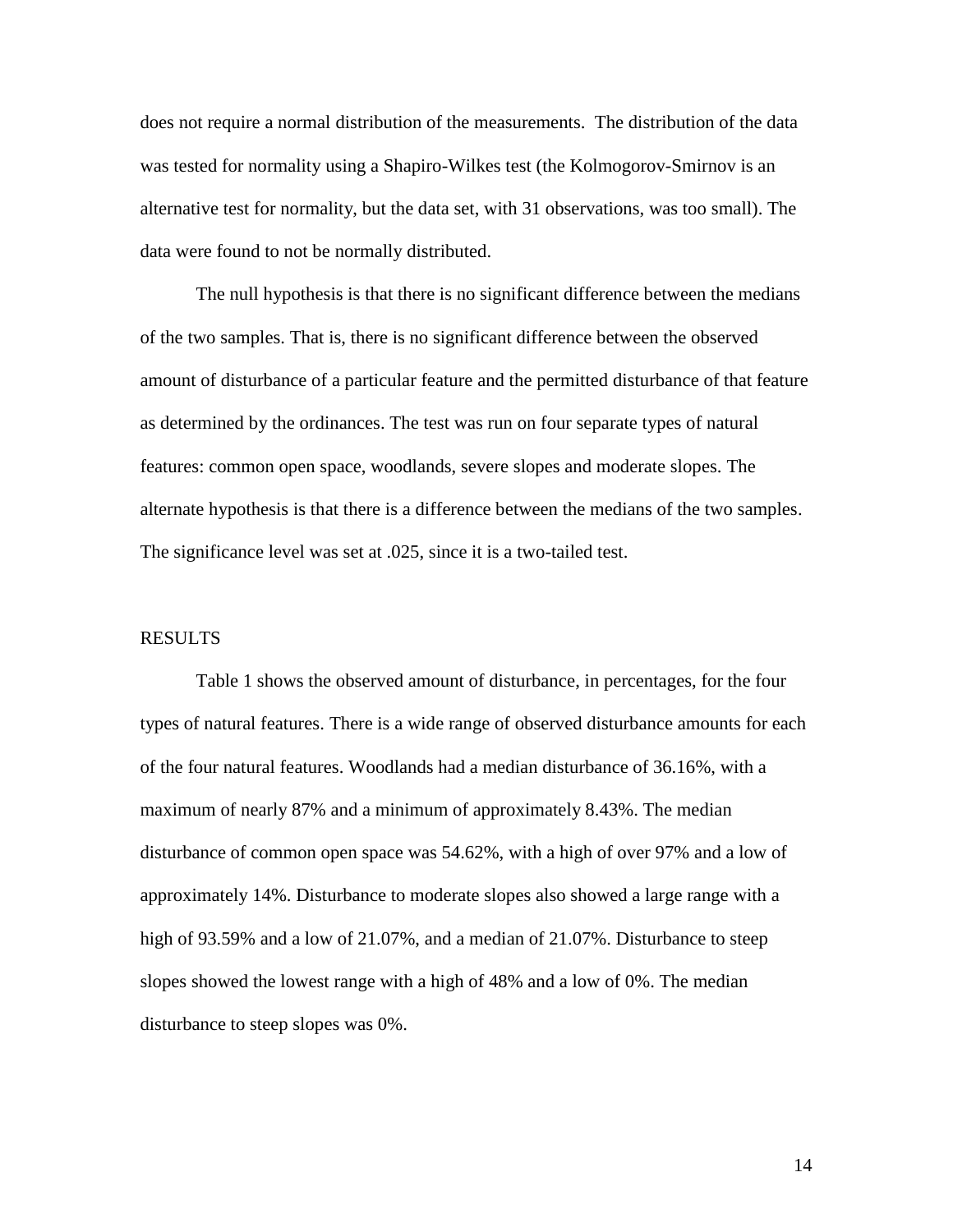| Natural     | Median      | Maximum     | Minimum     |
|-------------|-------------|-------------|-------------|
| Resource    | Disturbance | Disturbance | Disturbance |
|             | Level       | Level       | Level       |
| Woodland    | 36.16%      | 86.79%      | 8.43%       |
| Open Space  | 54.62%      | 97.15%      | 13.71%      |
| Moderate    | 21.07%      | 93.59%      | $0.0\%$     |
| Slope       |             |             |             |
| Steep Slope | $0.0\%$     | 48.00%      | $0.0\%$     |

For each study site, the permitted amount of disturbance was identified for each natural feature. There is a wide variation in permitted disturbances of natural features. Table 2 summarizes the observations over each of the natural features. Once again, the data show a wide range of permitted disturbance levels. In the case of woodlands, the median permitted disturbance was 25%. However, the range of permitted disturbance varied from a low of 5% permitted disturbance to a high of 75% disturbance. Permitted disturbance of open space ranged from a low of 30% to a high of 70%, with a median of 50%. Permitted disturbance of moderate slopes shows the highest range with a high of 100% (virtually no protection of moderate slopes) and a low of 5%. The median permitted disturbance of moderate slopes is 15%. The strictest regulations are those that govern steep slopes, where the median permitted disturbance is 0% with a low of 0% and a high of 20%.

| Table 2. Permitted Disturbance from Zoning Summary Statistics |             |             |             |  |  |
|---------------------------------------------------------------|-------------|-------------|-------------|--|--|
| Natural                                                       | Median      | Maximum     | Minimum     |  |  |
| Resource                                                      | Disturbance | Disturbance | Disturbance |  |  |
|                                                               | Level       | Level       | Level       |  |  |
| Woodland                                                      | 25%         | 75%         | 5%          |  |  |
| Open Space                                                    | 50%         | 70%         | 30%         |  |  |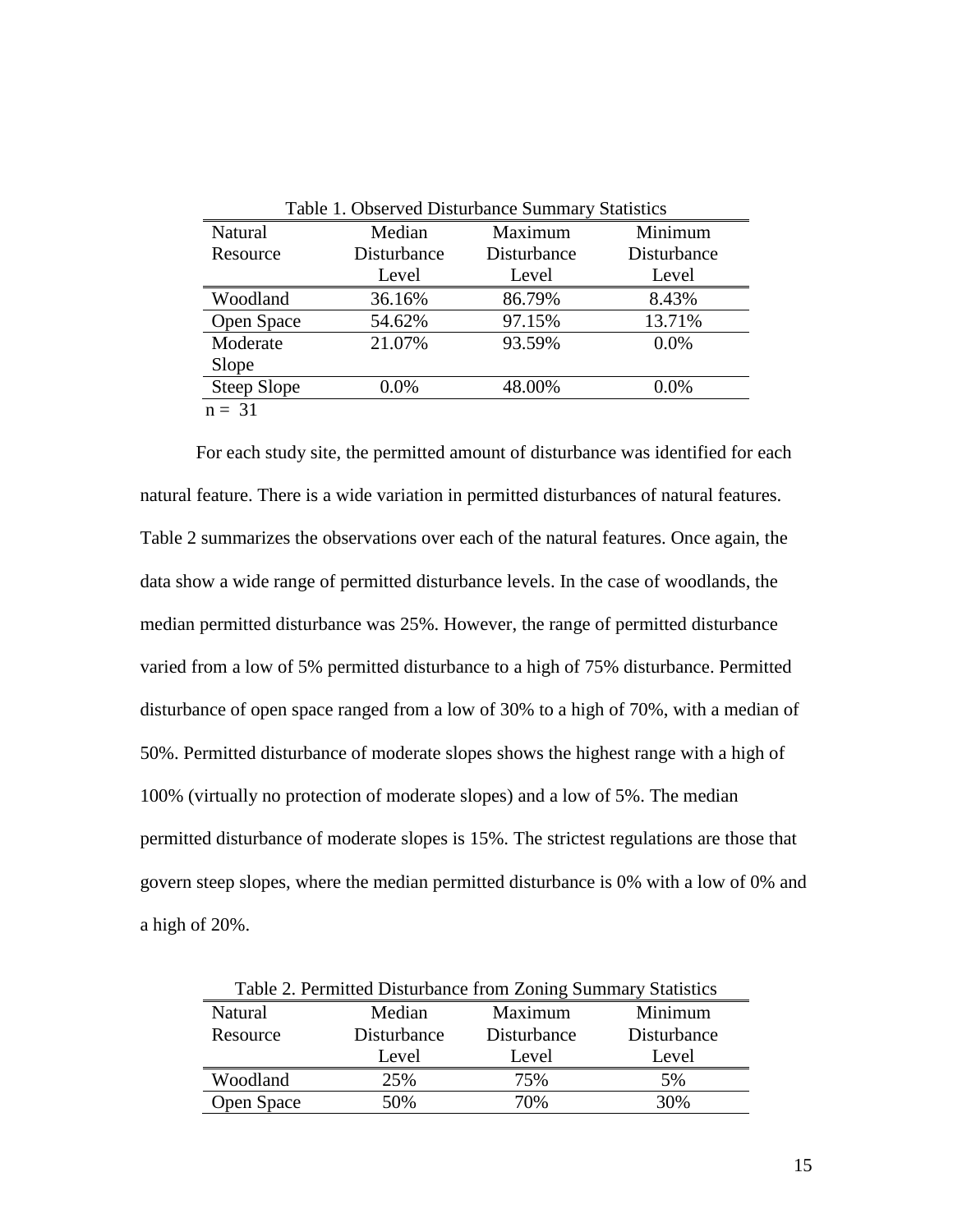| Moderate                 | 15% | 100% | 5% |
|--------------------------|-----|------|----|
| Slope                    |     |      |    |
| Steep Slope              | 0%  | 20%  | 0% |
| $n = 31$                 |     |      |    |
| <b>Significance Test</b> |     |      |    |

To determine if there is a statistically significance difference between the observed disturbances and the permitted disturbance limits specified in the zoning ordinances, a Wilcoxon matched-pairs signed-rank test was run to compare the means of the observed disturbances with the permitted disturbances for each of the four types of natural features. The results are reported in Table 3.

| Table 3. Wilcoxon Matched-Pairs Signed-Rank Test Results |          |                 |  |  |
|----------------------------------------------------------|----------|-----------------|--|--|
| Natural                                                  | z-value  | Sig. (2-tailed) |  |  |
| Resource                                                 |          |                 |  |  |
| Woodland                                                 | $-2.371$ | .018            |  |  |
| Open Space                                               | $-1.842$ | .065            |  |  |
| Moderate Slope                                           | $-0.745$ | .456            |  |  |
| Steep Slope                                              | $-1.087$ | .277            |  |  |
| $n = 31$                                                 |          |                 |  |  |

These results indicate that there is no statistically significant difference between observed and permitted disturbances for moderate slopes or steep slopes. The observed disturbance of these features is not significantly different from the permitted disturbances as prescribed by the zoning regulations. The results also indicate that there is no statistically significant difference between observed and permitted disturbance of open space, although the significance value (0.065) is closer to 0.025. Still, for this variable the null hypothesis that there is a difference between permitted and observed disturbance of open space can not be rejected.

The results indicate that there is a statistically significant difference between the observed and permitted woodland disturbances. This finding suggests that the actual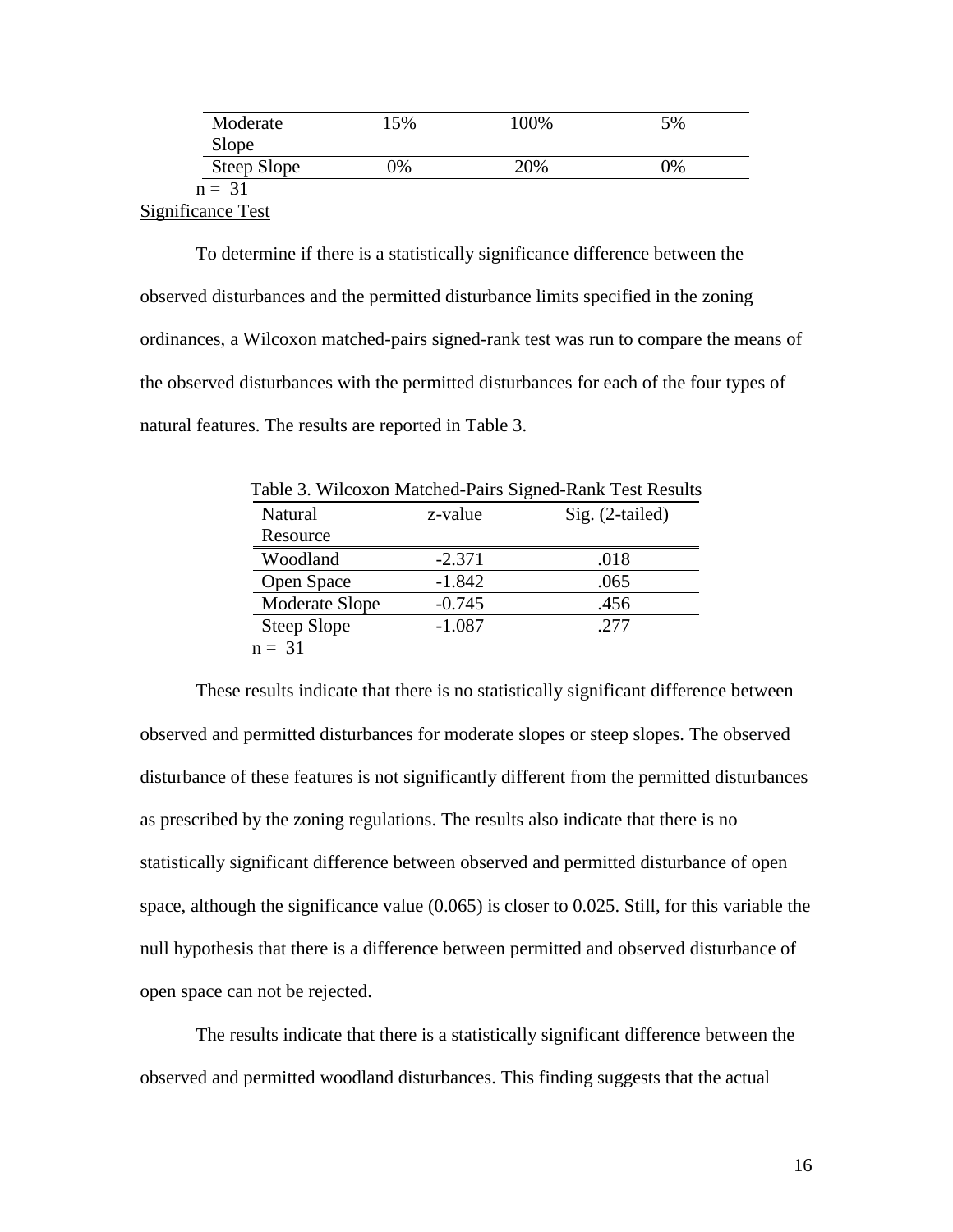disturbances are not consistent with the specifications of the ordinances. In 25 of the 31 cases, the amount of disturbed woodlands exceeded the permitted disturbance amounts. The median observed disturbance of woodlands (36.16%) is higher than the median permitted disturbance for woodlands (25%).

#### DISCUSSION AND IMPLICATIONS

The findings of this study are mixed and have important implications for the effective design of regulatory mechanisms to support conservation subdivision initiatives. The results of the analysis suggest that municipalities are doing an effective job at regulating the disturbance of some natural features, but not all. Zoning and subdivision are the strongest regulatory mechanisms that local municipalities have to preserve natural resources. Primary conservation areas such as wetlands, floodplain and steep slopes are generally well-protected in ordinances with strict limits over their disturbance. While the analysis did not evaluate wetlands and floodplain, it did find that steep slopes are being appropriately regulated. The results also suggest that regulatory protections over common open space are consistent with the objectives of conservation subdivision, as the observed disturbance to these resources is consistent with prescribed disturbance levels.

The statistically significant difference between the permitted and observed disturbances of woodlands indicates that actual woodland disturbance is not consistent with the specifications of the ordinances. This suggests that zoning is not as effective in regulating disturbance of woodlands. Preservation of woodlands is an important component of conservation development. Woodlands are valuable to a township for both aesthetic and functional purposes. Aesthetically, the rural character of a low density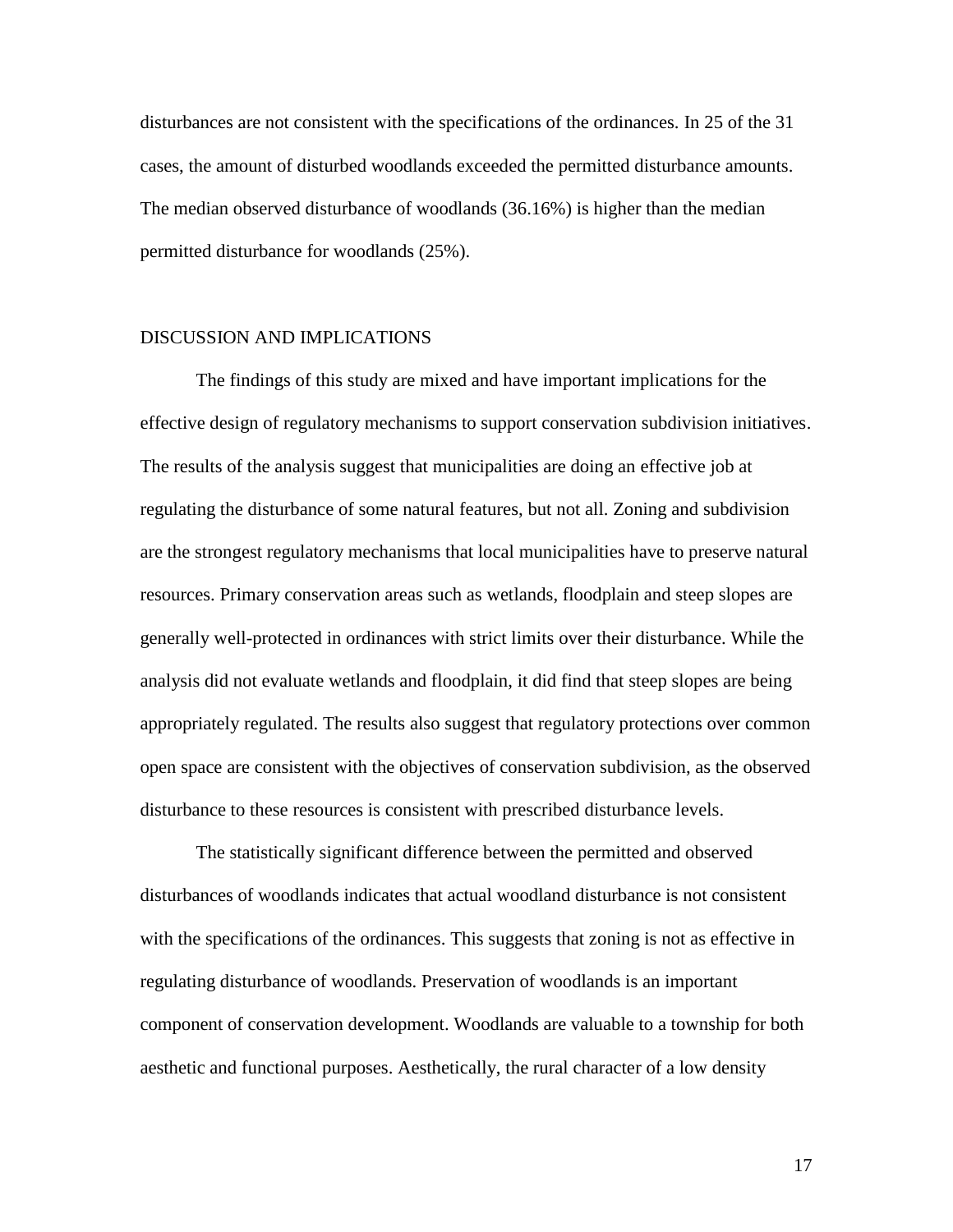suburb is largely due to the presence of woodlands, hedgerows and other significant vegetation. Functionally, vegetation helps to dissipate rainfall and prevent erosion and thereby provides soil stability. When significant stands of trees and shrubs are left undisturbed, wildlife habitat is provided. Protection of specimen vegetation such as heritage trees is common. Protection of woodlands and hedgerows from alteration is less common.

In order to effectively accomplish preservation of this resource, there needs to be more effective regulation that can appropriately specify and effectively enforce woodland disturbance. A review of the ordinances governing each of the observed developments indicates a general lack of consistency and clarity in regulating woodland disturbance. While some townships are highly precise in regard to what woodlands can be disturbed and how they can be disturbed, other ordinances are quite vague or do not address the preservation of woodlands at all. This is an important area for future research.

#### **CONCLUSION**

With an almost certain increase in population in the decades to come, it is important to identify which development methods are effective at managing growth in a sustainable manner. Conservation subdivision has received a tremendous amount of attention and implementation as a tool to preserve natural resources. While conservation subdivision is in principle a planning approach that has the potential to guide growth in a way that preserves natural resources, the findings of this study suggest that in order to be effective, land use regulations, particularly zoning, have to be rigorous with clearly prescribed standards that are consistent with conservation development objectives.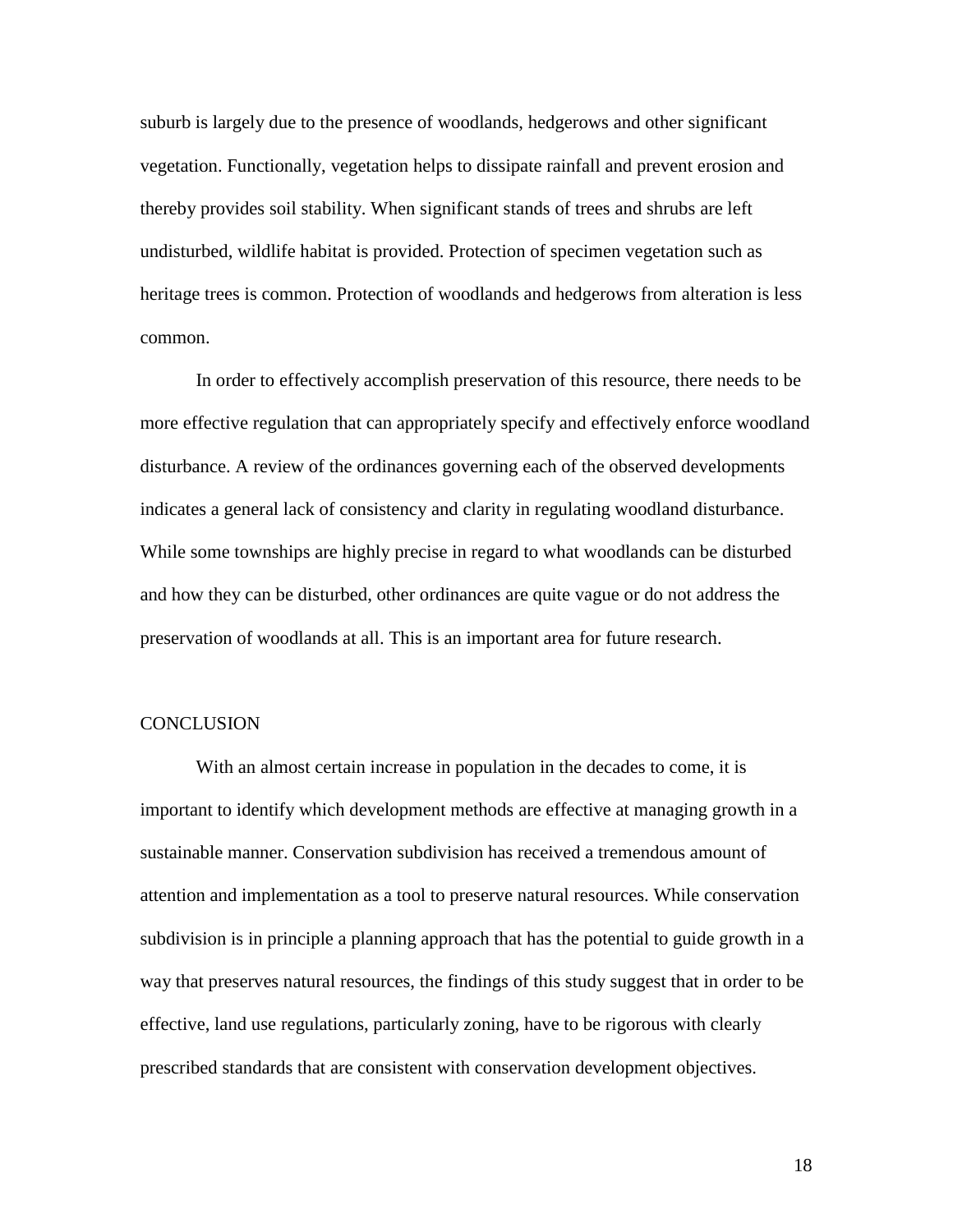Without an effective regulatory mechanism, resource protection consistent with the goals of conservation subdivision will be difficult to achieve. The findings indicate that those natural resources, notably steep slopes and common open space that are rigorously regulated are successfully protected with conservation design. However, woodlands are not afforded the same regulatory backing and therefore are not as consistently protected.

From a research standpoint, more empirical analysis is needed to assess the conservation outcomes of cluster and conservation design development approaches. Future studies need to consider additional characteristics of these developments such as the size or scale of the projects, elements of form or design, geographic features, and economic elements. Testing over these parameters can help further an understanding of the factors that promote or undermine conservation effectiveness. The findings of this study also indicate that additional work is also needed to determine how to best integrate conservation development into land use regulation to ensure that this tool is implemented properly to contribute to large-scale conservation and development objectives. Effective regulatory design is one of the best ways by which a community can ensure that conservation goals promoted by conservation development can be achieved.

#### LITERATURE CITED

Arendt R. 1999. *Growing Greener: Putting Conservation into Local Plans and Ordnances*. Washington (DC): Island Press.

Arendt R. 1996. *Conservation Design for Subdivisions: A Practical Guide for Creating Open Space Networks*. Washington (DC): Island Press.

Austin M.E. 2003. Resident perspectives of open space conservation subdivision in Hamburg Township, Michigan. Landscape and Urban Planning 69 (2004) 245-253.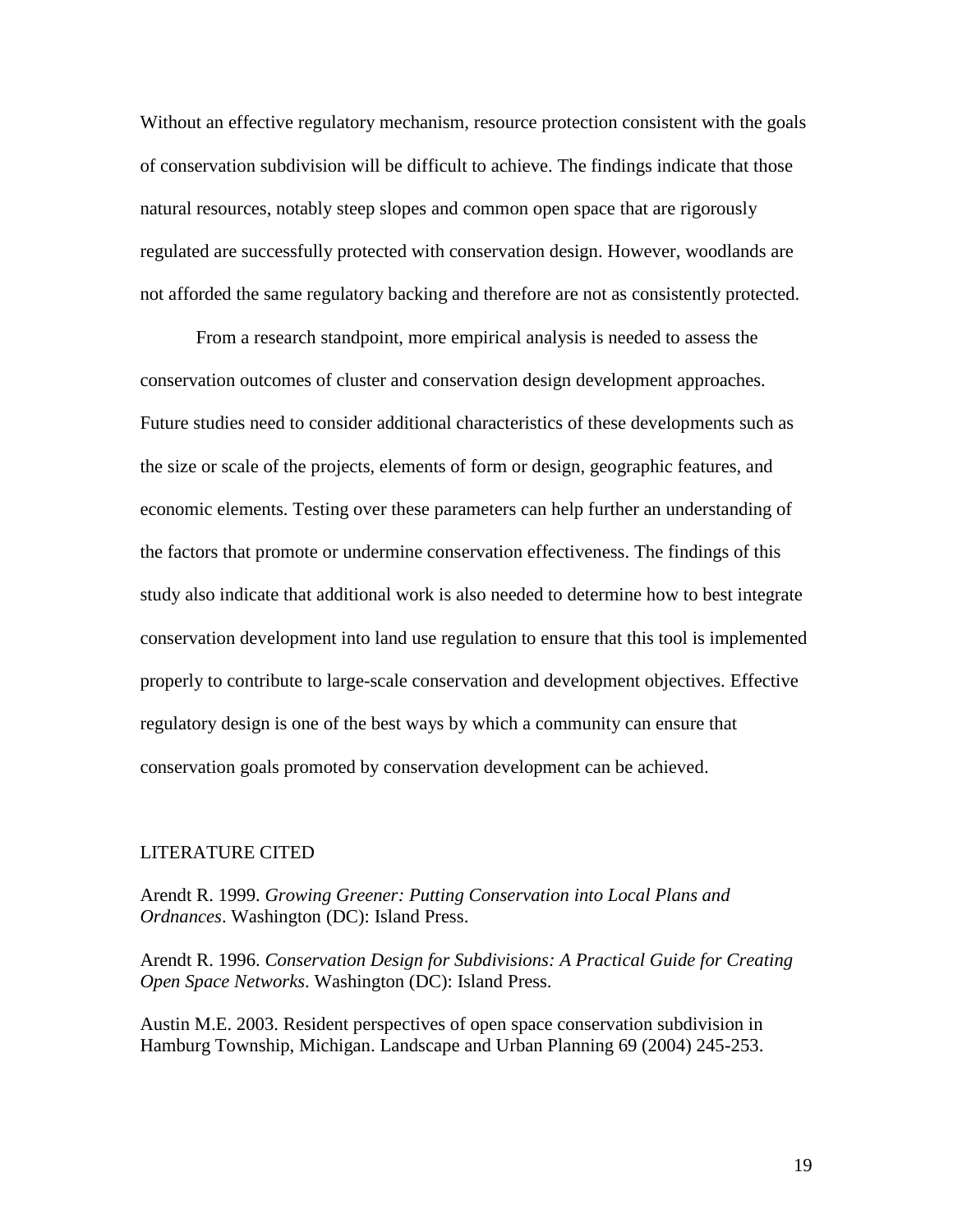Austin M.E., Kaplan R. 2003. Resident involvement in natural resource management: Open space conservation design in practice. *Local Environment* 8:141-153.

Beatley T. 2000. Preserving biodiversity: Challenges for planners. *Journal of the American Planning Association* 66:5-20.

Chester County Planning Commission. 2003. "Cluster Subdivision Design Guide: A Practical Guide to Effective Cluster Subdivision Design".

Chester County Planning Commission. 2002. "Linking Landscapes: A Plan for the Protected Open Space Network in Chester County, PA".

Delaware Valley Regional Planning Commission. July 2008. Land Use in the Delaware Valley 2005. Analytical Data Report No.16.

Delaware Valley Regional Planning Commission. 2007. Municipal, County and Regional Population Estimates, 2000-2006. Regional Data Bulletin No. 86.

Ewing R., Kostyack J, Chen D., Stein B., and Ernst M. 2005. *Endangered by Sprawl: How Runaway Development Threatens America's Wildlife*. Washington DC: National Wildlife Federation, Smart Growth America, NatureServe.

Heimlich R.F. and Anderson W.D. 2001. *Development at the Urban Fringe and Beyond: Impacts on Agriculture and Rural Land.* Washington DC: US Department of Agriculture, Economic Research Service. Agriculture Economic Report no. 803.

Lenth B.A., Knight R.L., and Gilgert, W.C. 2006. Conservation value of clustered housing developments. *Conservation Biology* 20: 1445-1456.

Margoluis, R. and Salafsky, N.. 1998. Measures of Success: Designing, Managing and Monitoring Conservation and Development Projects. Washington, DC: Island Press.

McMahon, E.T. and Pawlukiewicz, M. 2002. *The Practice of Conservation Development: Lessons in Success*. Washington (DC): Urban Land Institute, Conservation Fun.

Milder, Jeffrey C. 2007. A framework for understanding conservation development and its ecological implications. *BioScience* 57:9.

Mohamed, R. 2006. The economics of conservation subdivisions: price premiums, improvement costs and absorption rates. Urban Affairs Review 41:376-399.

Radeloff V.C., Hammer R.B., and Stewart S.I. 2005. Rural and suburban sprawl in the U.S. Midwest from 1940 to 2000 and its relation to forest fragmentation. *Conservation Biology* 19:793-805.

U.S. Census Bureau. American Community Survey, 2003-2007.